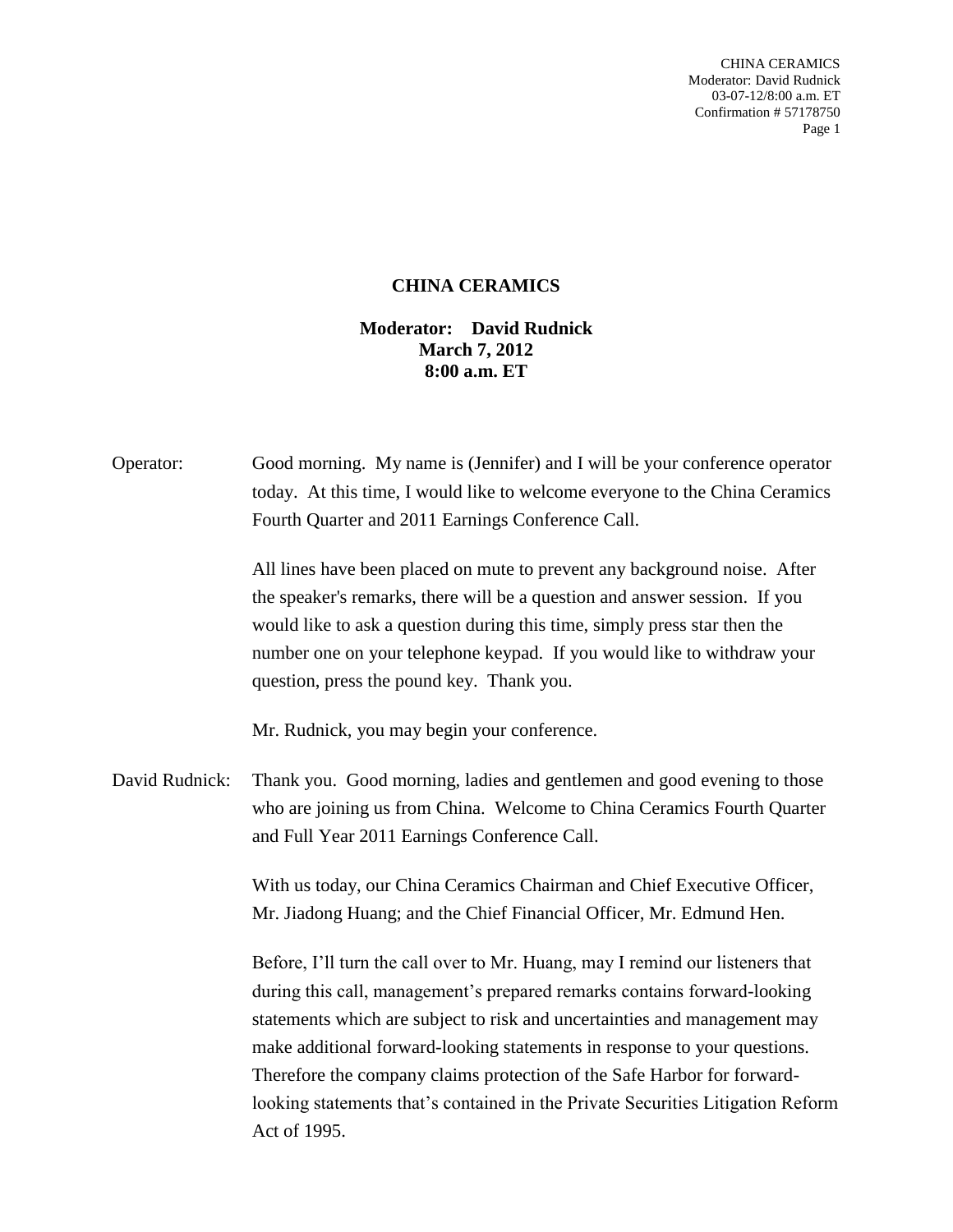Actual results may differ from those discussed today and we refer you to a more detailed discussion of the risk and uncertainties with company's filings with the Securities and Exchange Commission.

In addition, any projections as the company's future performance represents management's estimates as of today, March 7th, 2012. China Ceramics assumes no obligation to update these projections in the future as market conditions changed.

To supplement its financial results presented in accordance with IFRS, management may make reference to certain non-GAAP financial measures which the company believes provide meaningful additional information to understand the company's performance. The statement reconciling any non-GAAP measures to nearest GAAP equivalents can be found on the earnings release issued earlier today.

And now, it's my pleasure to turn the call over to China Ceramics Chairman and CEO, Mr. Jiadong Huang; and China Ceramics CFO, Mr. Edmund Hen who will be translating for Mr. Huang. Mr. Huang, you may proceed.

- Jiadong Huang: (Speaking in Foreign Language).
- Edmund Hen: Thank you, David.
- Jiadong Huang: (Speaking in Foreign Language).
- Edmund Hen: On behalf of the company, I would like to welcome everyone (turning) of 2011 fourth quarter and full year earnings conference call.
- Jiadong Huang: (Speaking in Foreign Language).
- Edmund Hen: In the fourth quarter of 2011, we are pleased to report quite a strong financial results, achieving 48 percent revenue growth, year-over-year and 52 percent income growth over the comparable period, closing 2011 on a strong note.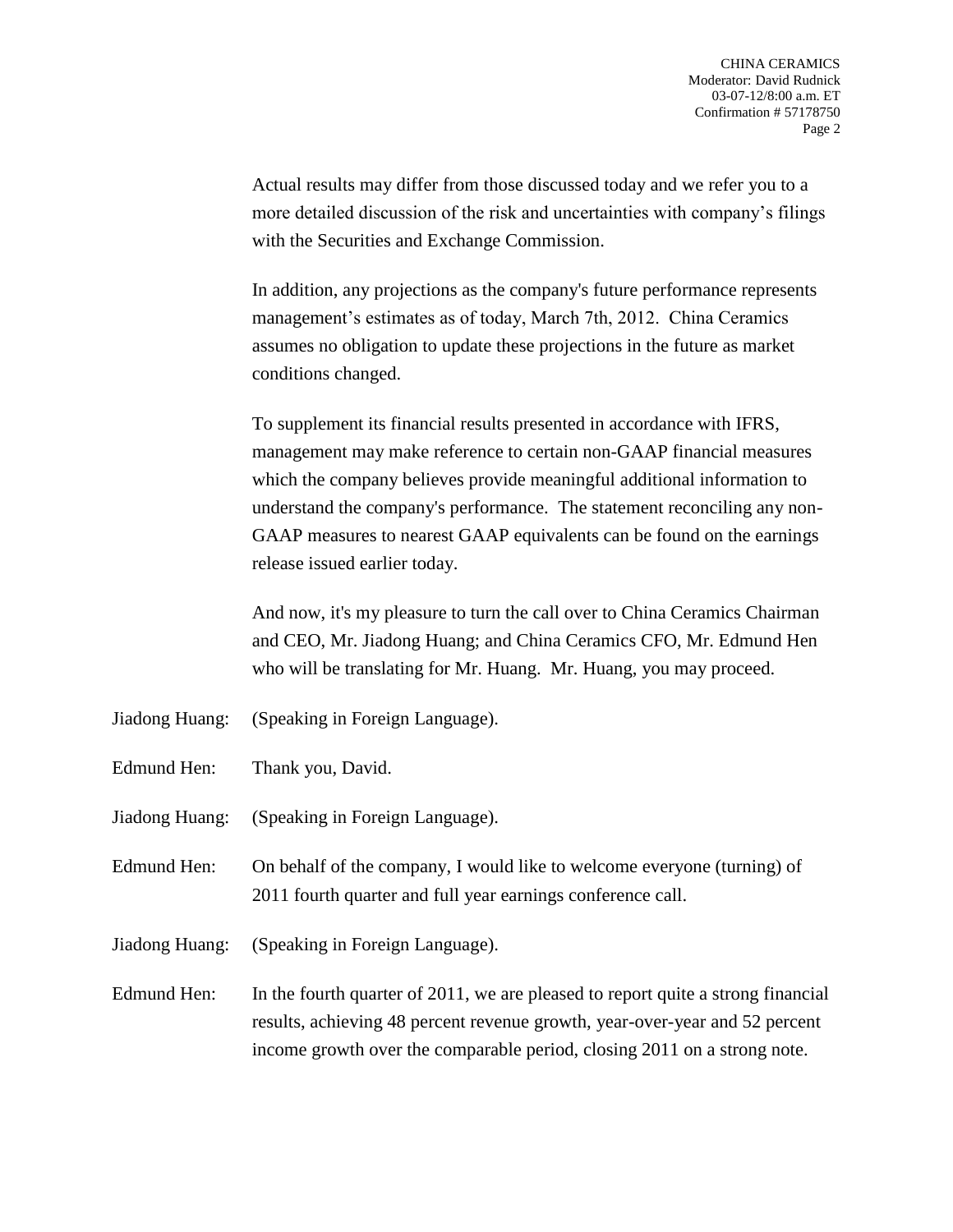For the full year 2011, I'm pleased to announce that we produce recompilation results, with revenue of USD \$231 million, up 40 percent from fiscal 2010. And net income of USD \$46 million, up 30 percent from 2010.

Jiadong Huang: (Speaking in Foreign Language).

Edmund Hen: Our robust revenue growth was driven by the increase sales volume of ceramic tiles due to our expanded production capacity. During the quarter, we sold approximately 12.4 million square meters of ceramic tiles representing 23 percent year-over-year increase. And despite a challenging (new aspect) environment in China. We were able to increase our average selling price to RMB 32.7 per square meter in the most recent quarter, up 20 percent compared to the fourth quarter in 2010.

> This goes to illustrate that our excellent reputation and highly recognizable brand name continues to instill competence in current and new customers which leads to continuous strong demand for our products.

Jiadong Huang: (Speaking in Foreign Language).

Edmund Hen: 2011 was also a (banner) year far China Ceramics and that we successfully expand our annual production capacity of ceramic tiles to 52 million square meters an increase of 40 million square meters of annual capacity by the end of 2011. We completed the expansion of phase II of Hengdali of an additional 20 million per meters of ceramic tiles annual production and tile production has been running smoothly.

> (Inaudible) ran up production of phase II and expected to be fully operational by the end of the second quarter. By then our total annual production of ceramic tiles will be expended to 72 million square meters which represent nearly 90 percent increase from our capacity level at the end of 2010.

Jiadong Huang: (Speaking in Foreign Language).

Edmund Hen: For the first half of 2012, we will be focused on executing a smooth round up of phase II of the Hengdali facility to meet customer demand. We will also continue to seek to control cost, improve efficiency and promote our brand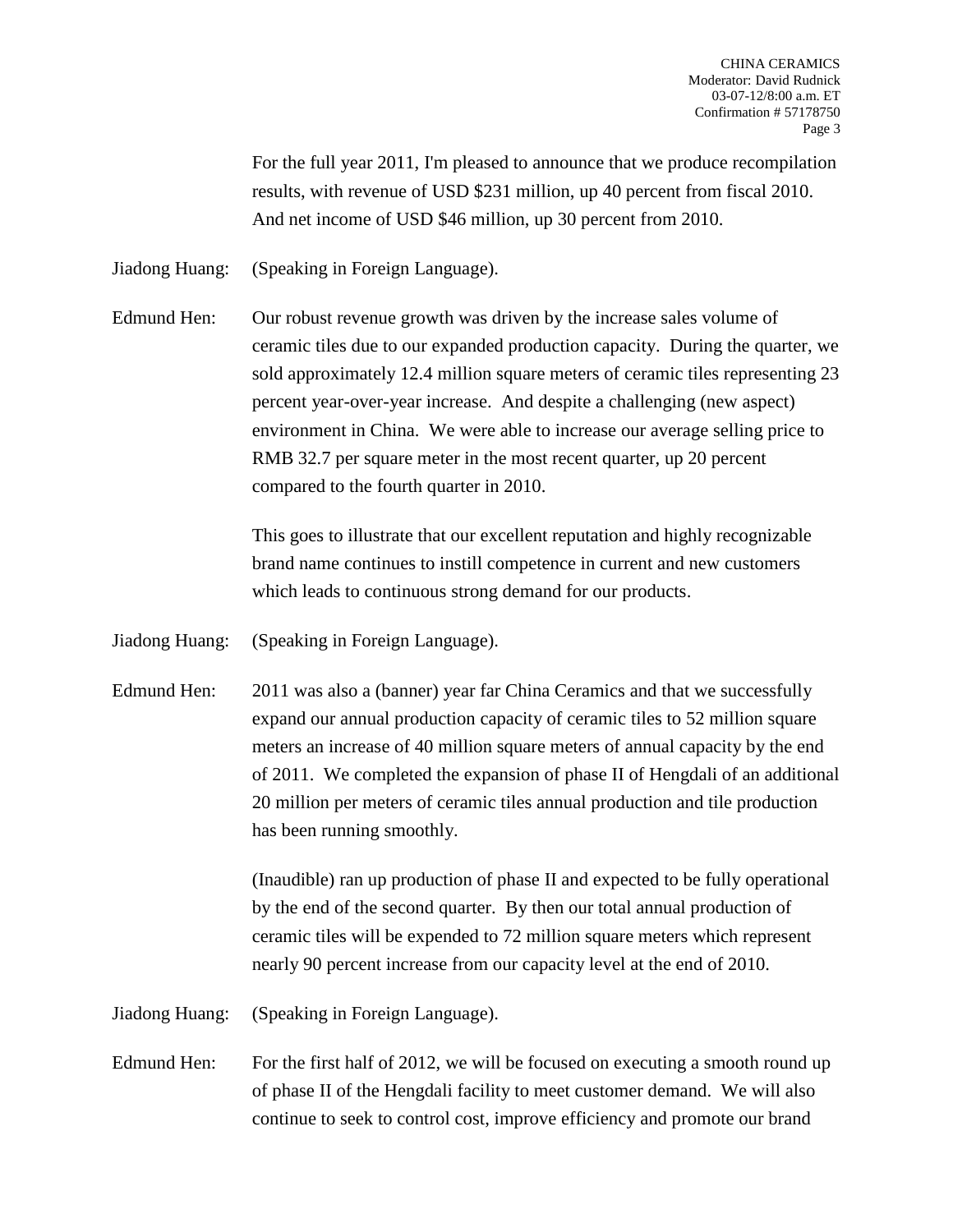name so as to continue to effectively market our product, homeland and abroad.

We have an innovative and experienced R&D team, which has lead to the development of more than 2,000 products. We have a robust pipeline of new products to be tested and marketed in the near future. These are all exciting initiative for China Ceramics in 2012.

- Jiadong Huang: (Speaking in Foreign Language).
- Edmund Hen: For our backlog of orders in the first quarter of 2012 represents 21 percent growth year-over-year. With our increased capacity expansion, proven R&D capabilities, (inaudible) brand recognition and (inaudible), China Ceramics is bound positioned to utilize our competitive advantage to secure additional growth and market shares gained in the industry.

Jiadong Huang: (Speaking in Foreign Language).

Edmund Hen: In conclusion, we are very pleased with our fourth quarter and record full year financial performance. We believe that the future of China Ceramics is very bright and (in view of) market positioning as very secure. Our asset position capacity not only makes us more competitive but this enables us to be highly agile to industry trend as well as to (elite) industrial innovation.

> I look forward to sharing further report as to China Ceramics operational and financial program in 2012.

Jiadong Huang: (Speaking in Foreign Language).

Edmund Hen: With that, I'd like to turn over the phone to the company's Chief Financial Officer, Mr. Edmund Hen, who will discuss the company's fourth quarter and full year 2011 earnings results in more detail. Thank you.

> Thank you, Mr. Huang. I will now move on to a more detailed discussion of our financial results.

Revenue for the fourth quarter, end December 31st, 2011 was RMB 404.5 million, equivalent to USD \$63.8 million, up 48.1 percent compared to the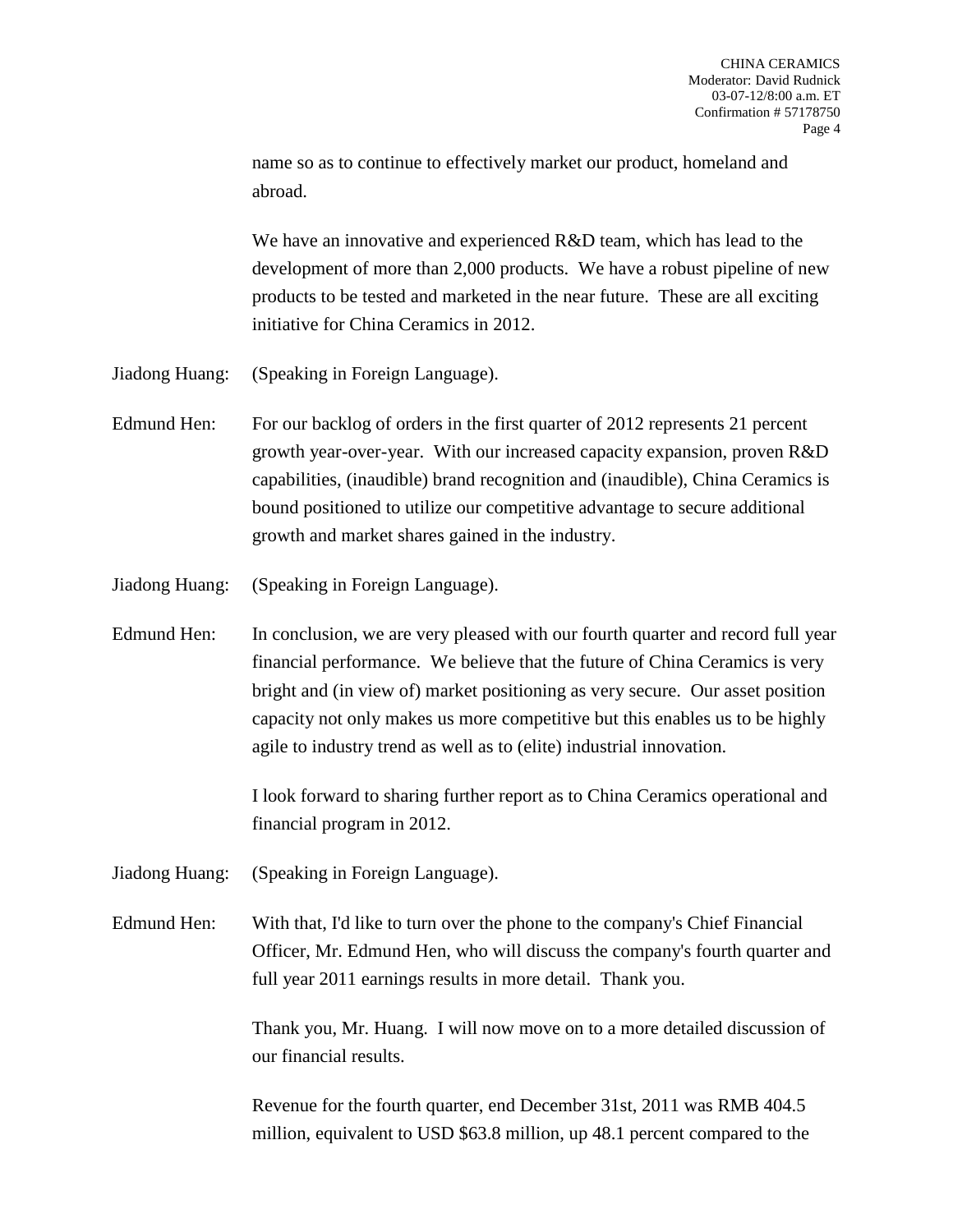same quarter last year. The year-over-year increase in revenue was highly driven by 22.8 percent increase in the sales volume of ceramic tiles to 12.4 million square meters in the fourth quarter of 2011, from 10.1 million square meters in the fourth quarter of 2010.

Also, the average selling price increased in the fourth quarter of 2011. The RMB is 32.7 per square meter compared it to RMB 27 per square meters in the comparable quarter due to more sales coming from higher priced ceramic tiles.

We were able to increase our sales volume due to the increase of production capacity at the Hengda facility together with our current capacity from the Hengdali facility. Both of which operate at full capacity.

Gross profit for the fourth quarter end December 31st, 2011 was RMB 139.4 million or USD \$21.9 million, up 52.3 percent from the same quarter last year. The increase in gross profit was mostly driven by the higher sales volume in the most recent quarter.

Gross profit margin was 34.5 percent compared it to 33.5 percent for the same period in 2010. Profits before for the fourth quarter end December 31st, 2011 was RMB 125.4 million or USD \$19.7 million, up 52.9 percent from the same period last year.

Net profit for the fourth quarter end December 31st, 2011 was RMB 92.2 million or USD \$14.5 million, up 52.4 percent for the same period in 2010.

Non-GAAP net profit which excludes the share-based compensation expenses was RMB 97.5 million or USD \$15.3 million in the fourth quarter end December 31st, 2011, an increase of 61.2 percent from the fourth quarter of 2010.

In the fourth quarter of 2010, there was no non-GAAP adjustment.

Earnings per fully diluted share were RMB 4.51 or USD \$0.71 for the fourth quarter end December 31st, 2011, up 21.6 percent from RMB 3.71 or USD \$0.58 over the same period in 2010.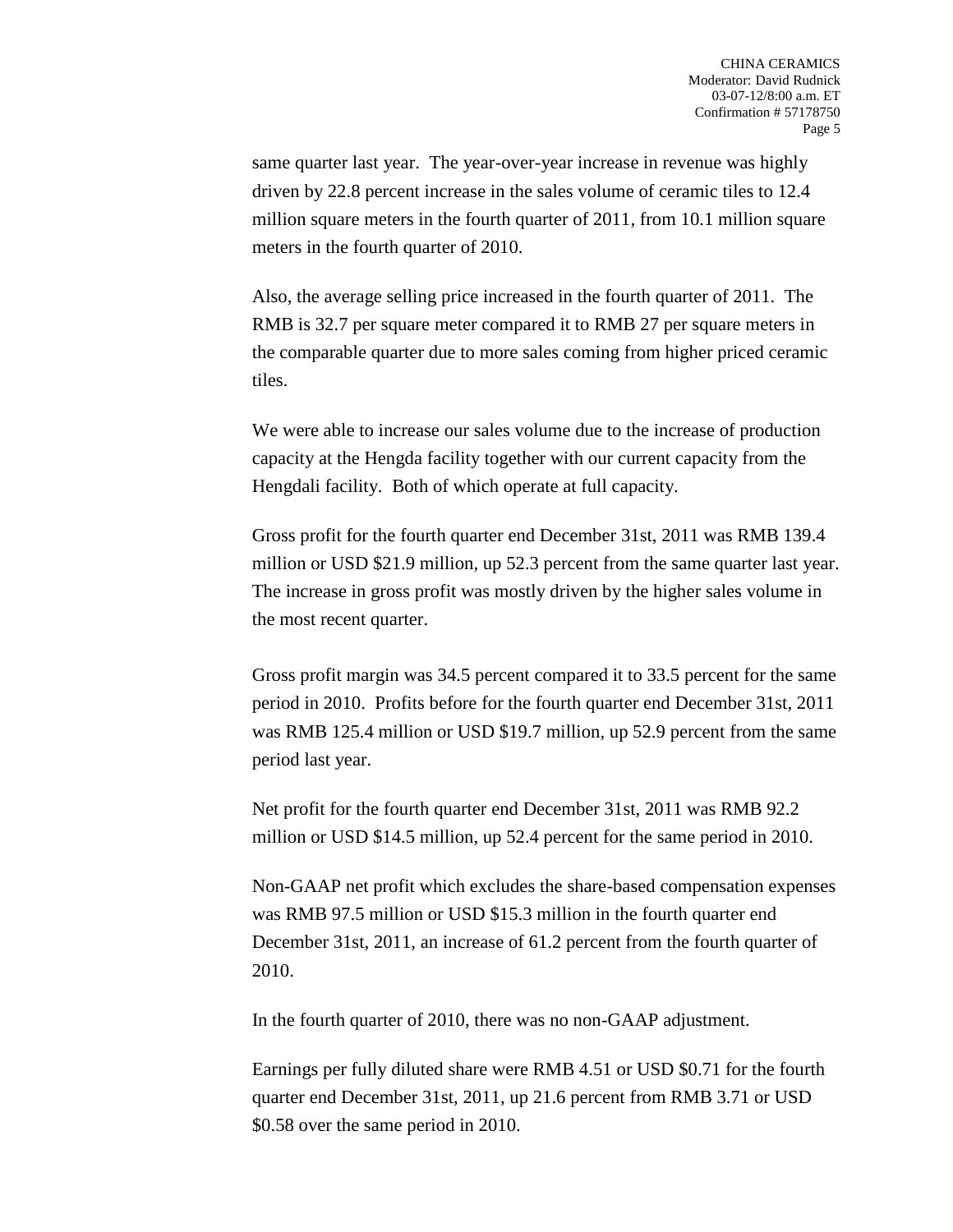Earnings per fully diluted share in the fourth quarter of 2011 were computed using 20.4 million share while that earnings per fully diluted share in the fourth quarter of 2010 were computed using 16.3 million share.

For the full year end December 31st, 2011, revenue increased by 39.6 percent to RMB 1,491.6 million or USD \$231.4 million compared to year-end December 31st, 2010.

Gross profit was RMB 467.2 million or USD \$72.5 million, up 37.8 percent from last year.

Gross margin was 31.3 percent compared to 31.7 percent in the same period of 2010.

Net profit for the year was RMB 294.4 million or USD \$45.7 million, up 30.6 percent from 2010.

Non-GAAP net profit, which excludes the share-based compensation expenses, was RMB 311.7 million or USD \$48.4 million, an increase of 38.2 percent from RMB from 2010 for which period there was no non-GAAP adjustment.

Earnings per fully diluted share were RMB 14.41 or USD \$2.24 for the year 2011 and RMB 15.26 or USD \$2.37. On a non-GAAP basis versus RMB 15.96 or USD \$2.53 in 2010.

Earnings per fully diluted share for the year 2011 were computed using 20.4 million share while net earnings per fully diluted share for the year 2010 were computed using 13.3 million shares.

Turning to our balance sheets, as of December 31st, 2011, we have a cash and bank balances of RMB 42.1 million or USD \$6.7 million as compared with RMB 263.5 million or USD \$39.9 million as of December 31st, 2010. The decrease was attributed to the purchase of new kilns and production lines to replace older manufacturing equipment at the Hengda facility as well as the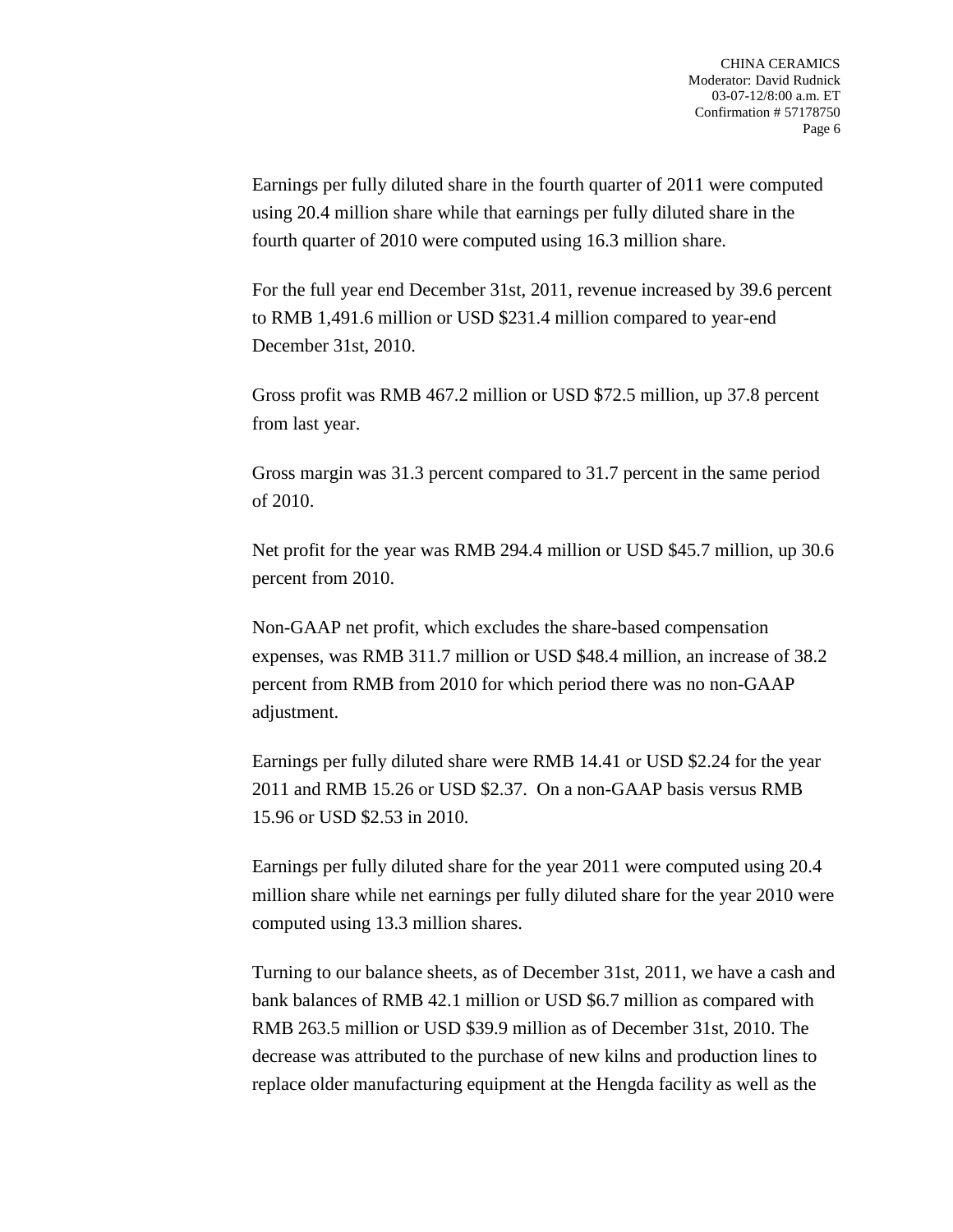continuation of Phase II construction at the Hengdali facility during the yearend December 31st, 2011.

As of December 31, 2011 we had inventory turnover of 84 days compared with 73 days as of December 31st, 2010. We expected a decrease in production volume due to the spring festival in January 2012. Thus we store our inventory by year-end to meet the delivery requirement in early 2012 which resulted in the increase of the inventory turnover.

Bank borrowings were RMB 185 million or USD \$29.4 million as of December 31st, 2011. The increase in the bank borrowing was for working capital and to provide better cash position in light of capital expenditure requirements.

Capital expenditures for the year-end December 31st, 2011 were approximately RMB 441.6 million or USD \$68.5 million. Of this amount, approximately RMB 155.3 million or USD \$23.9 million related to the Hengda facility, RMB 220 million or USD \$34.1 million related to Phase II of the Hengdali facility and RMB 66.3 million or USD \$10.5 million related to Phase III of the Hengdali facility which is part of the company's 2012 expansion spend.

The Company's expected capital expenditures for 2012 will be about USD \$38 million, the majority of which will be associated with the Phase III expansion of Hengdali. And after that, management regularly reviews the level of capital expenditures spent throughout the year and may adjust its capital expenditures subject to market conditions.

Moving on to our outlook. Looking into the future, the company's backlog of orders for delivery in the first quarter of 2012 is approximately RMB 372.6 million or USD \$59.2 million, representing a year-over-year growth rate of 21 percent as compared to the first quarter of 2011. We estimate the sales volume of ceramic tiles in the first quarter of 2012 will be approximately 11.7 million square meters.

We will attend the upcoming 24th Annual Roth Conference in Orange County, California. I will be presenting at the conference on March 13th at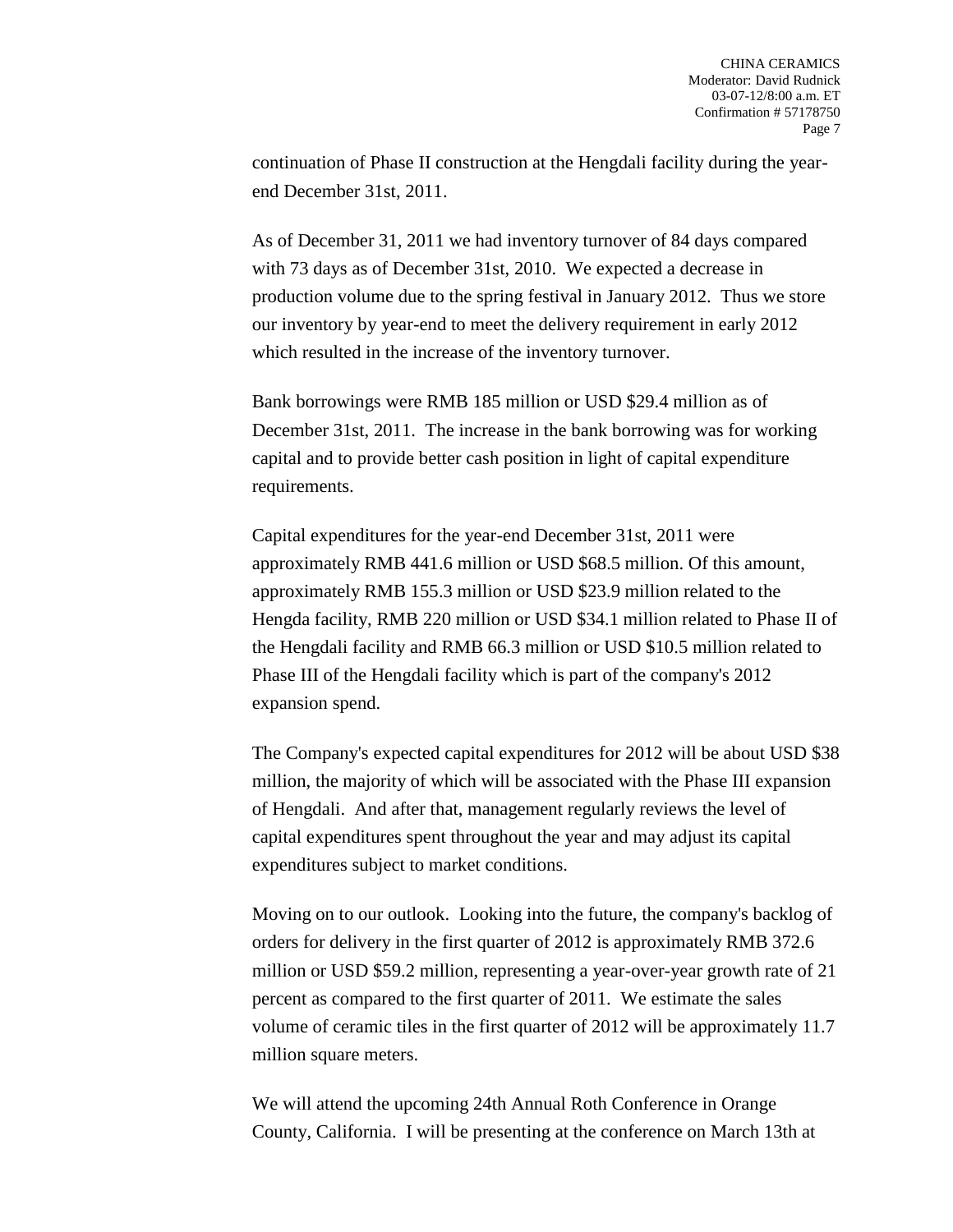5:00 p.m. Also, in 2012, our management will continue to actively attend industrial trade fairs to promote our products at home and abroad.

I had comment of Huang's opening remarks. In the China's Ceramic market positioning continues to be secured and we remain optimistic as to industry outlook.

As many of you are aware, in February 2012, People's Bank of China cut the bank reserve ratio by half percentage points using as much as USD \$64 million for lending. With the inflation falling to 4.5 percent in January 2012, the Chinese government is likely to adopt a gradual easing policy to maintain the economic growth. We see (solvency) in the real-estate market in China and demand continues to be stable in tier two and tier three cities.

We also think we will benefit from the government's mandate on affordable housing which targets 36 million units of new housing by 2015 at a cost of nearly USD \$600 billion. We are looking forward to achieving full utilization of Hengdali phase II capacity by the end of second quarter and introducing new ceramic tiles to (miss) customers demand for innovative and high quality products.

With that, we would like to open up the call to any questions presenting to fourth quarter and full year financial and operation performance.

Operator?

Operator: At this time, if you would like to ask a question, press star then the number one on your telephone keypad. We will pause for just a moment to compile the Q&A roster.

Your first question comes from Kun Tao with Roth Capital Partner.

Kun Tao: Hey, congratulations on the good quarter. First question is regarding your backlog, how soon you think you can recognize your backlog given the 59.2 million in the first quarter?

Edmund Hen: You mean how soon we can recognize the full backlog for the first quarter?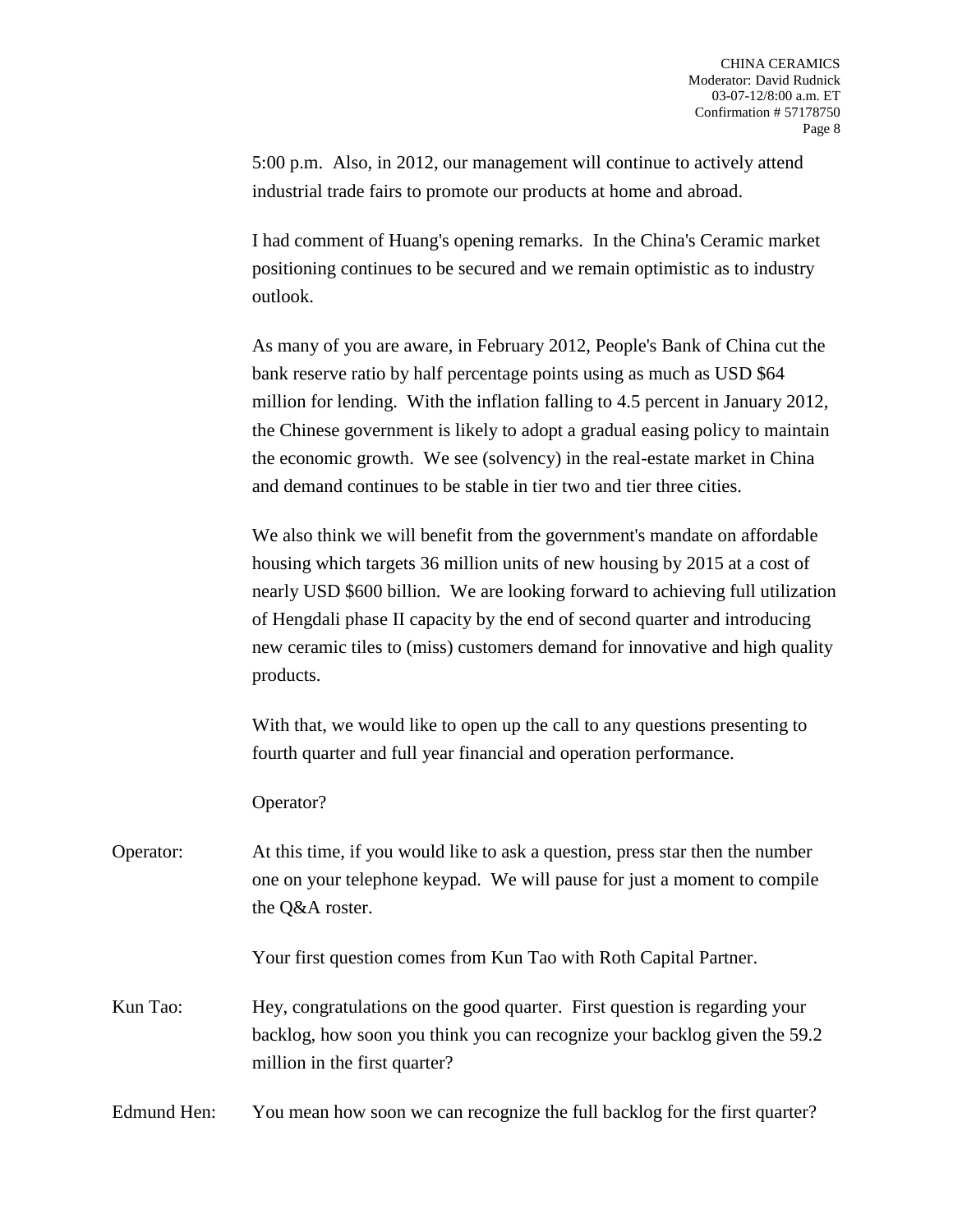Kun Tao: Yes, you reported first quarter backlog as 59.2 million, right?

- Edmund Hen: Yes. I think this is preliminary number for our first quarter. Therefore the fully recognition for the whole backlog of revenue and we will – we'll recognize it until the end of March.
- Kun Tao: OK. So basically that's your revenue guidance?
- Edmund Hen: Yes. This is a revenue guidance for the first quarter.
- Kun Tao: OK. OK. So what is your backlog? Your backlog is also 59.2.
- Edmund Hen: You mean the first quarter?

Kun Tao: No, as of today – yes. As of year-end of 2011, what was your backlog?

- Edmund Hen: That wasn't lower than our recognized revenue for the fourth quarter. I mean the revenue reported in the last quarter. And yes, we always provide a (consultative) figure before we have a fully recognition for our revenue.
- Kun Tao: OK.

Edmund Hen: We only announce the backlog which we foresee at this point.

- Kun Tao: OK. And then in your guidance or your backlog, what's your embedded ASP increase in Q1?
- Edmund Hen: You may challenge our guidance on the backlog so that it is easily you can see that, you can calculate from our, approximately first quarter revenue and the first quarter backlog by square meters.
- Kun Tao: OK. So I just use the 59.2 divided by 11.7? Is that what you mean?

Edmund Hen: Yes.

Kun Tao: OK. In terms of CAPEX, you guided 2012 CAPEX of 38 million, I have two questions in here. When do you expect to spend this CAPEX, whether it's throughout the year, evenly distributed to each quarter, or maybe mainly paid in first half or second half, that's the first question.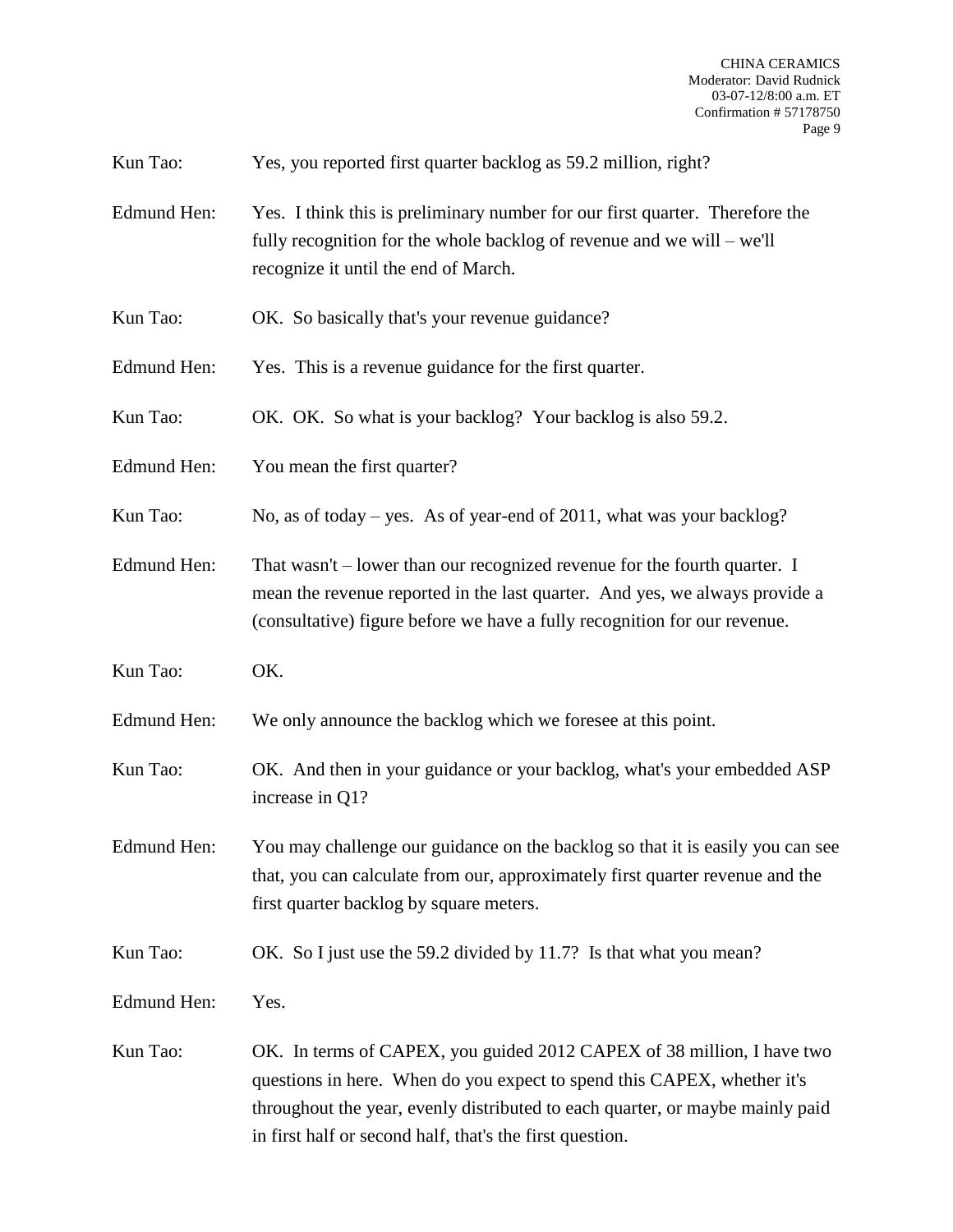The second one is, what do you think given the company has over 6 million cash, how do you come out with all these CAPEX?

Edmund Hen: And for you first question, the new capacity in our Hengdali Phase II is still under the ramping up period. And we estimate that the whole year capacity from this new facility will provide approximately 20 million square meters for a year. And this is our estimation at this moment. And for convenience, you may divided it by fourth quarter so that we can have about 5 million square meters per quarter.

> And for your second question, we expect our – we have cash generated from operations so that we do not need fund raising from the capital market to support our construction on the phase III.

Kun Tao: OK. All right. My last question is where did you order come from? I mean what type of customers or industries given real estate sectors was performing really bad in 2011?

Edmund Hen: 2011 you mean?

Kun Tao: Yes.

Edmund Hen: And what we found is the construction is still very popular everywhere in China and especially the tier two and tier three cities, lots of construction undergoing. And also because of we also sell our products to the commercial and also residential housing so that we actually do not find a very highpressure from the market.

> And this is  $-$  and the major reason, what we think is we very highly recognize the brand in China. And also for our housing project, they (apparently) spend about 2 to 3 percent of their cost on the (exterior wall) ceramics. And this why they would like to buy some high-quality of the (exterior wall) ceramic tiles like our brand.

Kun Tao: OK. All right. That's all my questions. Thank you.

Edmund Hen: Thank you.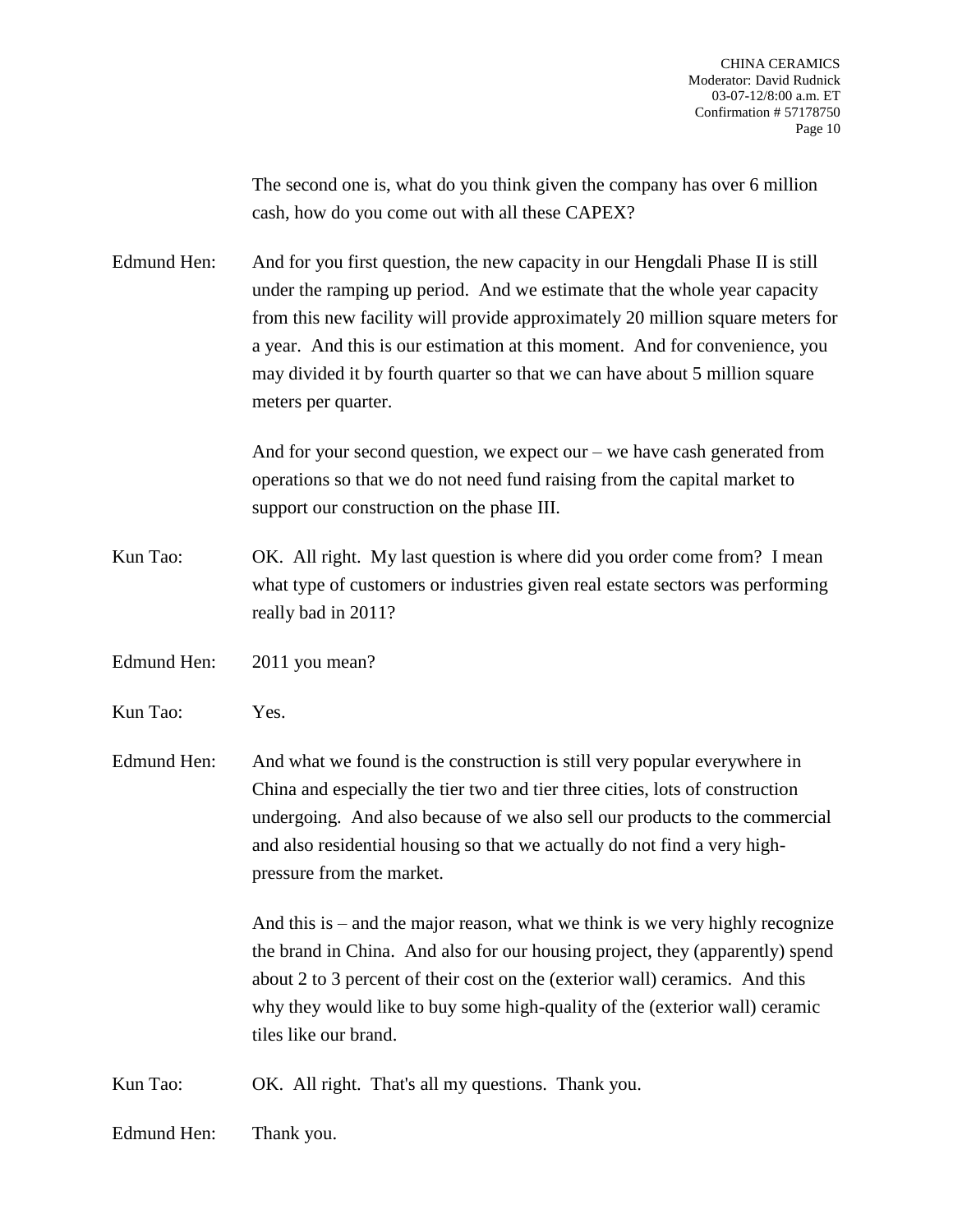Operator: Your next question comes from (Ben Prissy) with China Ceramics.

- (Ben Prissy): Hey, congratulations on the quarter. So I'm kind of curious, you guys, I think recognize that there's a public relations problem with Chinese companies and United States. And I think you guys have been kind of proactive in addressing that, but have you thought about more independent directors in getting your independent directors involved with communication? You know, shareholders in the United States?
- Edmund Hen: As you may notice from our (inaudible), we are going to have the annual shareholder meeting on May 15th, 2012. And for the normal financial operation, we invite our other committee and the independent director to get involved in lots of communication with our auditor. And so that we believe that our financial reporting will be fully reliable and trustful from the – to the investor.
- Bill Stulginsky: Edmund, let me just jump in here. For those on the call, this is Bill Stulginsky, I'm a board member and Chair of the Audit Committee. In relation to the last question, as it relates to communication of the independent directors with shareholders, I did participate in the third quarter audience call, I am on this call also and I do expect I will continue to participate in additional calls going forward.

Yes, I do think there is an increased awareness for director interaction with shareholders and it's best exemplified most recently by at least my participation in these calls.

(Ben Prissy): Yes, thanks a lot. I didn't realize you're on the call. That's pretty amazing.

Bill Stulginsky: I'm only to  $-$  as to jump in as I can and help management  $-$  this is primarily a management call but I'm here to support management and jump in as needed.

(Ben Prissy): Yes. And I – you know, I am a subscriber to this (Q) investing website and they did a little bit of on the ground due diligence. And I know as you guys commented on that, but you know, one of the things they identified was that, you guys were very near to facility that was owned by, I think it was the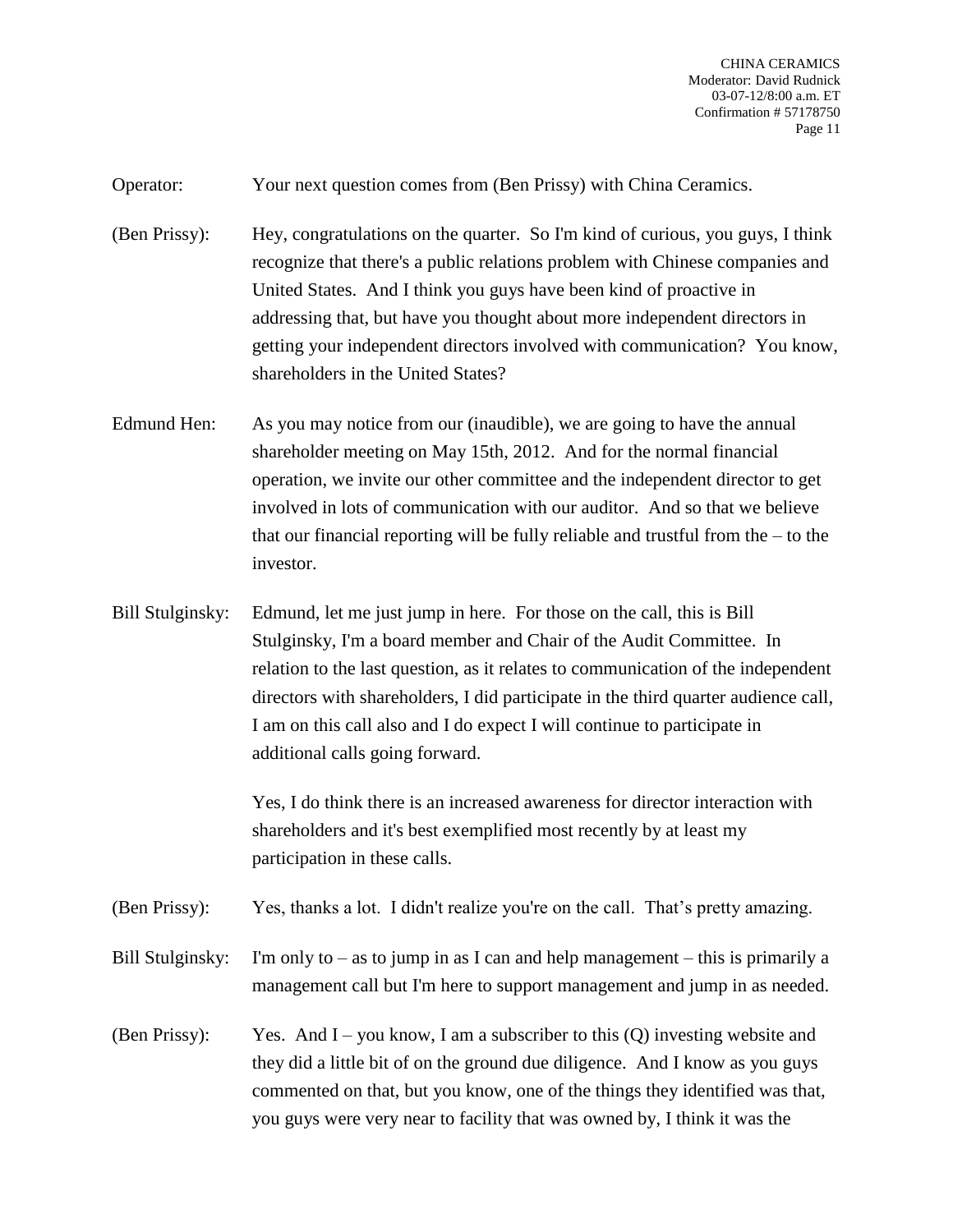CEO's brother or something like that? And you know, it's still – you said, you know, you don't co-mingle or anything but it's still, that proximity can make people uncomfortable.

- Bill Stulginsky: Yes, I understand that. And I could tell you from clearing the plants, myself, there is a distinct separation between the two facilities. We worked with our auditors to probe any related party activity that we should be aware of, we have done some extra work on that in 2011. Although the results are preliminary at this stage, we found no activity that is troublesome to the board at this stage, and we'll continue to pursue that as we wrap up the 2011 audit.
- (Ben Prissy): OK. Yes. I mean, thanks. One last question, have you been to China and seen the facilities ever built?
- Bill Stulginsky: Yes, I was to both facilities in October of last year.
- (Ben Prissy): Wow. OK. Thanks. Cool. I appreciate it. Yes, I'll quit bugging you guys on that. So, thanks.
- Edmund Hen: Thank you, Bill.
- Bill Stulginsky: You're welcome.
- Operator: To ask a question, press star one.

Your next question comes from Michael Scholten with Clear Harbor.

- Michael Scholten: Good evening guys and congratulations on another great quarter. My question was about the ASPs, just that 20 percent increase. I was curious if that was due to just an overall increase in prices across product line? Or if there's a change in mix where higher margin product is being sold now?
- Edmund Hen: It was a change in mix, for the mix. We sold some of the new products from our new facility in the fourth quarter. And they were selling at very high selling price so that the average selling price has been – goes up by about 20 percent. And this is kind of the new project. It's very large pieces ceramic tiles that 800 times 800 and the selling price of that can be up to \$20 – can be up to \$20 per square meters.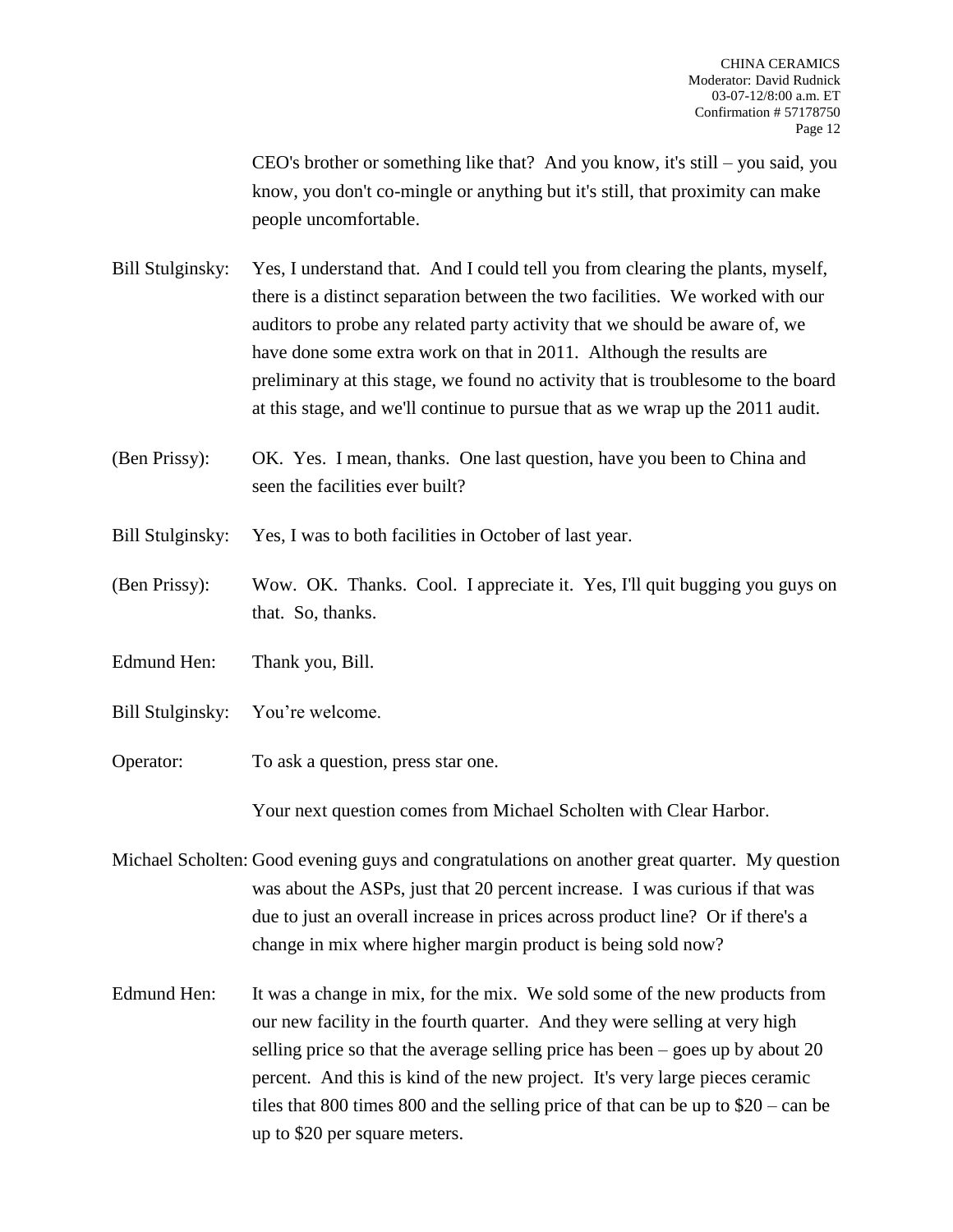Michael Scholten: OK. OK. And then my other question was about the inventory. You mentioned on the call that you increased inventory in anticipation of a spring festival sale or something like that and the press release mentions that inventory was accumulated through test runs of the plant expansion. And I was – could you talk about that a little more and the timing – I guess what I'd like to know is this kind of your inventory as a percentage of sales going forward or do you intend to deplete that some to – go back to a more normal level?

Edmund Hen: Going forward, because we are producing some of the new products, we need to store more raw materials for our new products. So that – I think the infantry turnover growth for the run-up period, will remain about the same as the – at the end of 2011, and up to the run-up period, we expect the inventory turnover will go to (some) for a little and go back to normal.

Michael Scholten: OK. So is that – like are you thinking by the end of the second quarter or is that – are we looking further out in that?

Edmund Hen: Probably – yes, by the end of second quarter or third quarter.

Michael Scholten: OK. Great. Thank you. And congratulations again on another great quarter.

- Edmund Hen: Thank you very much.
- Operator: Your next question comes from (Izzy Jared) with (Silver Rock).
- (Izzy Jared): Great quarter. I have a simple question here on you're essentially estimating for the (inaudible) at the end of the year, (inaudible). Correct?
- Edmund Hen: I'm sorry. I cannot hear very clear.
- (Izzy Jared): Yes. The capacity (inaudible) estimates to be (60) square meter?

Edmund Hen: You are correct. By the end of the year of 2011, there was approximately 52 million square meters.

(Izzy Jared): 2012, (inaudible)?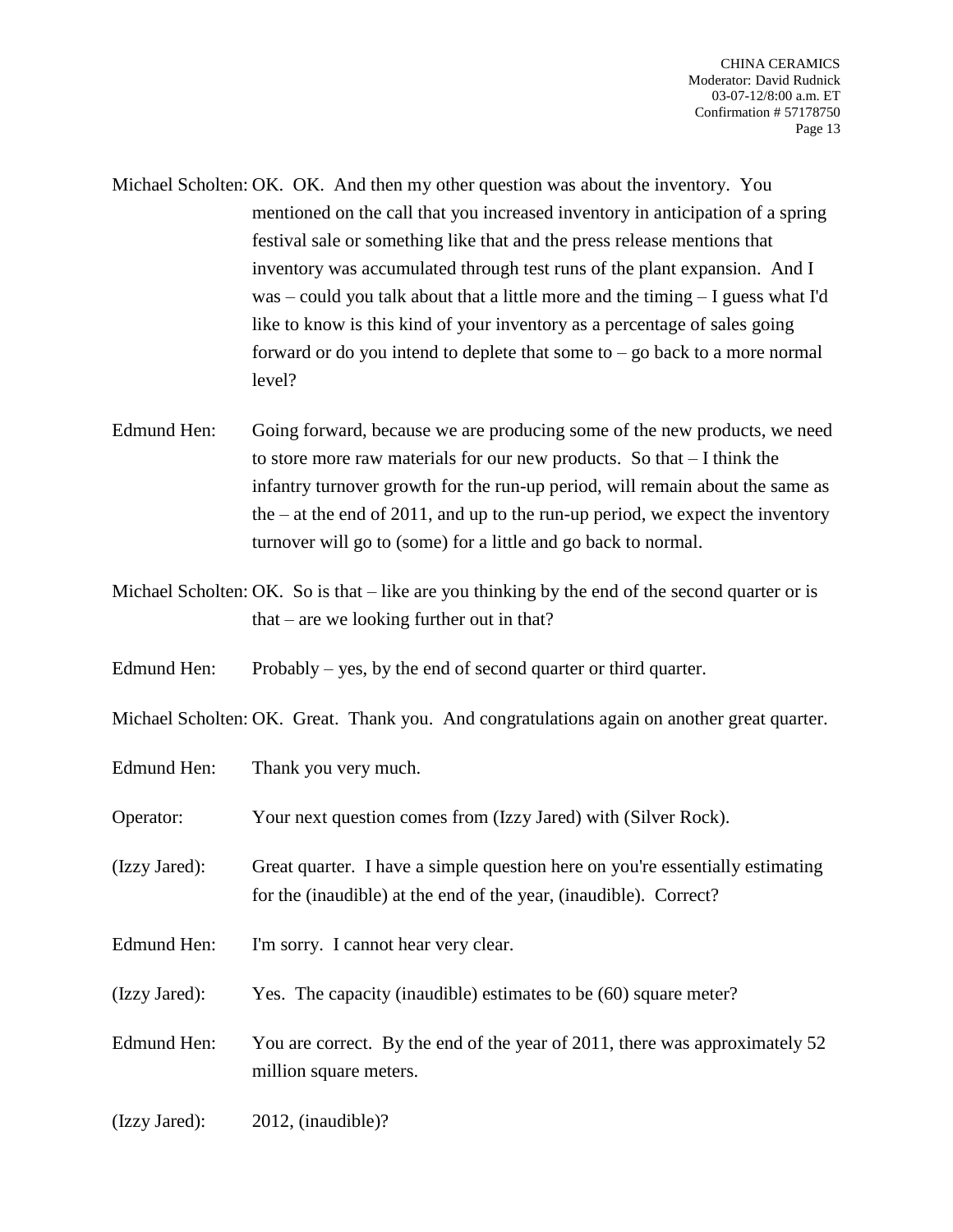- Edmund Hen: And by the end of 2012, we are expecting the capacity that goes up to 72 million square meters because of the new facility, phase II of the Hengdali will become (fitted) for the operations.
- (Izzy Jared): OK. So the first quarter, why units only be 11.7? Is this just the first quarter is usually (inaudible)?
- Edmund Hen: And because the second phase is still under the testing period. So that we do  $not - (can)$  the testing period into the new capacity.
- (Izzy Jared): OK. (Inaudible). Now, are you also going to grow anymore probably after that set for the capacity?
- Edmund Hen: Yes, we also have a plan to be (inaudible) to phase III from Hengdali. And that is other construction. You may see from press release that our plants expansion and cover those expenditure updates.
- (Izzy Jared): OK. (Inaudible), right?
- Edmund Hen: Sorry?
- (Izzy Jared): (Inaudible).
- Edmund Hen: I'm sorry. I cannot hear very clear.
- (Izzy Jared): I'm saying the total capacity, 86?
- Bill Stulginsky: Edmund, I think the question he was asking about the additional increase capacity resulting form phase III.
- (Izzy Jared): Right.
- Edmund Hen: The additional capacity result from phase III will be additional 40 million square meters of the ceramic tiles.
- (Izzy Jared): OK. OK. All right, you got 52 now and you go to 72 and then it's there to 216, am I correct?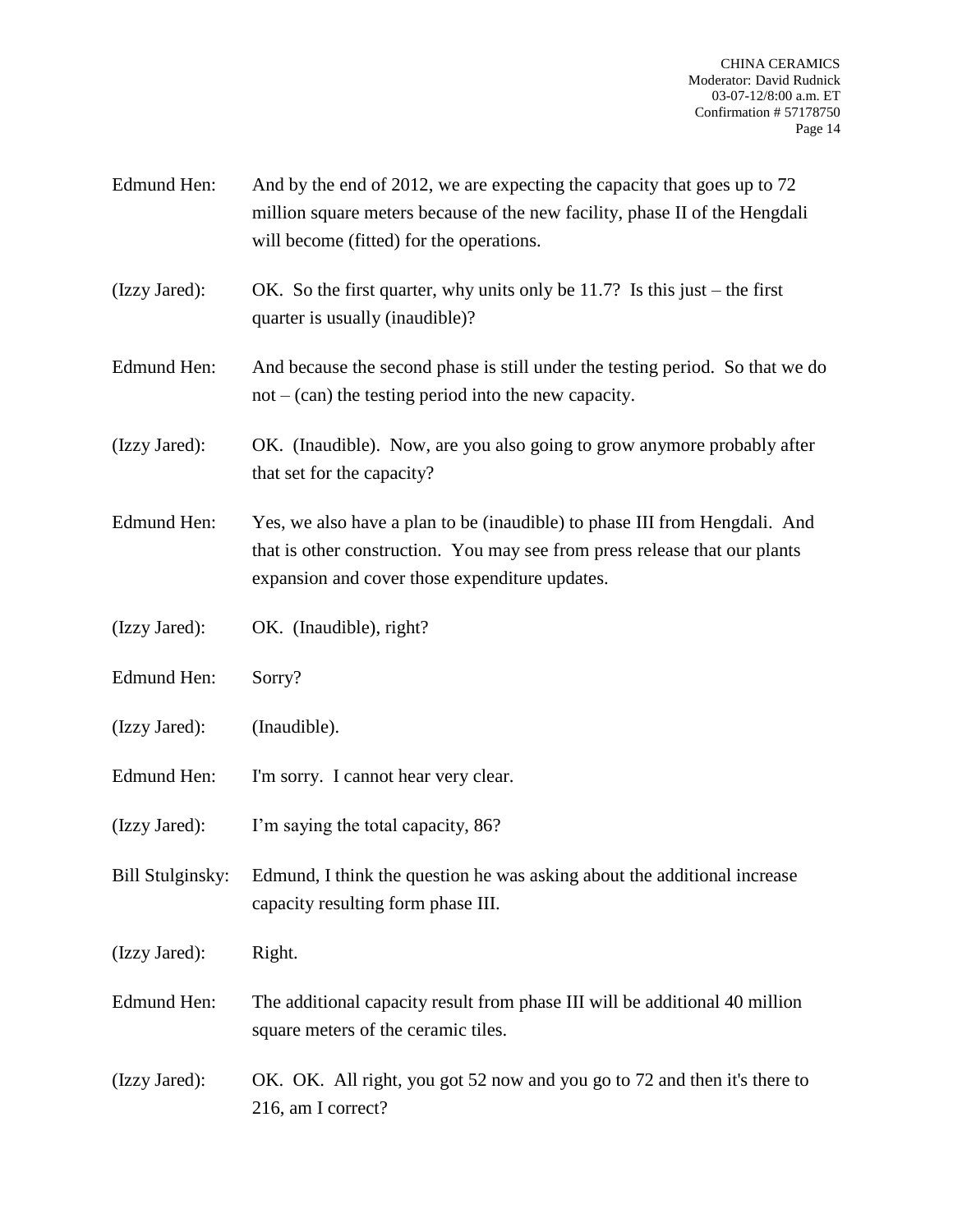Edmund Hen: No. We go from 52, goes to 72 and then it goes to 86.

- (Izzy Jared): To 86? That's on 2013.
- Edmund Hen: Yes, 2013.
- (Izzy Jared): OK. OK. Thanks.
- Edmund Hen: Thank you.

Operator: Your next question comes from the Chris White with Greenstone.

Chris White: Yes. Hi, I wanted to – Edmund, because the 38 million in planned CAPEX on Hengdali could you break that down on what you wish and how you planned it on a quarter by quarter basis? Are you going to spend 10 million this quarter, you know, x amount in Q2, could you break that down for us, please?

- Edmund Hen: You mean the capital expenditure in 2012? You want the breakdown?
- Chris White: Yes, please. Thanks.
- Edmund Hen: And currently, we do not give such detailed forecast for the capital expenditure quarter by quarter. But what we estimated in 2012 specific for the phase III expansion will be approximately USD \$38 million.
- Chris White: Are you willing to disclose how much you've already spent those so far yearto-date and is it front end loaded for the first half of the year or is it backend loaded towards the latter half of the year?
- Edmund Hen: It depends on the progress for the construction and the installment written on the facility. And at this moment, you maybe not very accurate to estimate the exact base payment for such expenditure.

As I just mentioned, we expect the whole year, capital expenditure maybe around 38 million for the phase III.